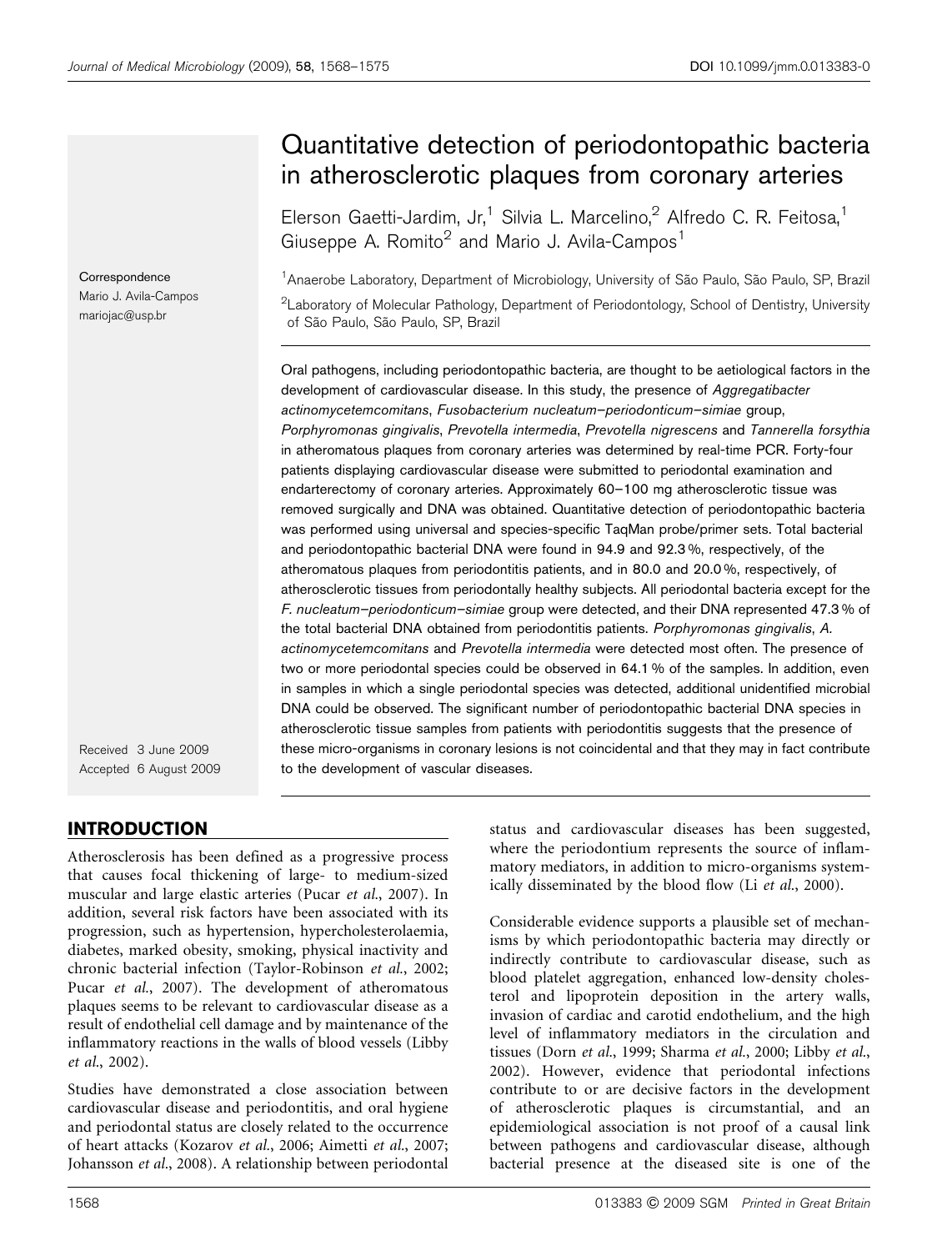requirements to determine a causal relationship (Cairo et al., 2008).

As a result of the high sensitivity of PCR and other molecular methods, the presence of micro-organisms inadvertently introduced into the blood flow or as a result of accidental contamination during endarterectomy may be confused with the presence of these pathogens within atheromatous plaques. However, with the advent of realtime PCR, it is possible to quantify the microbial DNA in order to differentiate the transient presence of microorganisms colonizing and infecting the vascular walls and atheromatous lesions.

In recent years, studies have implicated Aggregatibacter actinomycetemcomitans, Prevotella intermedia, Prevotella nigrescens, Porphyromonas gingivalis and Tannerella forsythia in connective tissue attachment loss and periodontal inflammation (Ebersole et al., 2008; Herrera et al., 2008), whilst Fusobacterium nucleatum represents a bridge between the first and the late colonizers of oral subgingival biofilms (Kolenbrander, 2000). In this study, the presence of these micro-organisms in atheromatous plaques obtained from coronary arteries from patients with chronic periodontitis and from periodontally healthy subjects was determined.

#### **METHODS**

Patients. Forty-four adult patients (35 males and 9 females), from 36 to 82 years old (mean age  $60 \pm 11.3$  years), displaying cardiovascular disease and seen at the Evangelic Hospital of Londrina (Londrina, Paraná, Brazil) and Hospital de São José do Rio Preto (São José do Rio Preto, SP, Brazil), were evaluated. Clinical samples were collected from March 2005 to December 2007. Patients fulfilling the inclusion criteria were informed of the study and signed an informed consent form that was approved by the Ethics Committee in Research of the University of São Paulo (no. 270/02).

Initially, before endarterectomy of coronary arteries, all patients underwent a clinical interview in order to obtain information about their identification, age, disease history, and medical and familial histories. Patients were submitted to a complete periodontal examination by a single periodontist, collecting data on tooth loss, plaque index (full-mouth plaque score), bleeding on probing (fullmouth bleeding score), probing depth, gingival recession and clinical attachment level at six sites (mesial, mid- and distal sites of oral and facial surfaces) per tooth, excluding third molars, using a manual periodontal probe (PCP UNC-15; Hu-Friedy).

The periodontal conditions of the patients are presented in Table 1: 39 patients displayed generalized chronic periodontitis with attachment loss exceeding 5 mm in *¢*30 % of the periodontal sites, whilst five patients were periodontally healthy (Tonetti & Claffey, 2005). Exclusion criteria included self-medication history, diabetes, autoimmune disease or other systemic pathology, and any periodontal or antibiotic therapy during the last 3 months.

All patients submitted to endarterectomy presented diffuse atherosclerotic disease and multiple stenoses with distal and diffuse involvement with reversible ischaemia, documented by scintigraphy and analysis of echocardiography, under conditions considered inoperable by conventional methods, or advanced atherosclerotic disease with viable myocardium.

Table 1. Clinical parameters at baseline in patients with chronic periodontitis and periodontally healthy subjects submitted to endarterectomy of coronary arteries

Values are means  $\pm$  SD.

| Clinical parameter                   | Periodontitis<br>patients $(n=39)$ | Periodontally healthy<br>subjects $(n=5)$ |
|--------------------------------------|------------------------------------|-------------------------------------------|
| Full-mouth plaque<br>score $(\% )$   | $60.5 + 15.4$                      | $51.5 + 12.5$                             |
| Full-mouth bleeding<br>score $(\% )$ | $61.0 + 22.5$                      | $17.58 + 13.4$                            |
| Probing depth (mm)                   | $5.4 + 1.4$                        | $1.55 + 0.21$                             |
| Clinical attachment<br>level (mm)    | $5.7 + 2.8$                        | $1.75 + 0.22$                             |
| Number of teeth                      | $13.5 + 5.7$                       | $20.5 + 4.5$                              |

Atheromatous plaque sample collection. Atheromatous plaques from coronary arteries were removed surgically and placed in vials containing 10 ml sterile DNA-free saline solution and stored at  $-20$  °C. Only atheromatous plaques were removed and processed in order to avoid damage to vascular walls. A sagittal section was made through the middle of the atherosclerotic plaque. Approximately 100 mg tissue was placed in a vial containing 5 ml RNAlater (Ambion; Applied Biosystems) for DNA extraction by using a Charge Switch gDNA Mini Tissue kit (Invitrogen) according to the manufacturer's instructions. DNA was stored at  $-20$  °C until amplification by real-time PCR. Purified genomic DNAs from A. actinomycetemcomitans ATCC 29523, F. nucleatum ATCC 10953, Porphyromonas gingivalis ATCC 33277, Prevotella intermedia ATCC 25611 and T. forsythia ATCC 43037 were used as positive controls. DNA concentrations were determined spectrophotometrically by measuring the  $A_{260}$  (model DU-640; Beckman Instruments).

Quantitative analysis by real-time-PCR. Real-time PCR assays were carried out using a Rotor Gene 6000 (Corbett Life Science). For amplification reactions, duplicate samples were routinely used and assays were performed in a total volume of  $25 \mu l$  containing  $12.5 \mu l$  $2 \times$  Taqman Universal Master Mix (Applied Biosystems), 0.2 µl each forward and reverse primer (final concentration 200 nM each), 0.1 ml Taqman probe (final concentration 100 nM), 2 µl template DNA solution and an appropriate volume of sterilized DNase- and RNasefree water. Amplification reactions were performed in a thermocycler programmed as follows. For detection of total bacterial DNA for A. actinomycetemcomitans, Porphyromonas gingivalis, Prevotella intermedia, Prevotella nigrescens and F. nucleatum, an initial denaturation at 95 °C for 10 min was followed by 40 cycles at 95 °C for 15 s and 60 °C for 1 min. For T. forsythia, an initial denaturation at 95 °C for 10 min was followed by 45 cycles at 95 °C for 15 s and 55 °C for 1 min. The negative control was a PCR TaqMan Master Mix without DNA. The primer/probe sets used are shown in Table 2.

The total number of bacterial cells was also determined using the TaqMan PCR procedure with a universal primer/probe set. The standard curve was analysed for each evaluated bacterium and using the universal primer/probe set against a serial dilution of each bacterial DNA corresponding to  $10^2$ - $10^7$  cells, and showed an error value range of 0.0288–0.0695. A sample was considered positive for a target micro-organism when the fluorescence emitted by the sample was at least 50 % higher than the limit of detection previously established for the micro-organism and 50 % above the background fluorescence.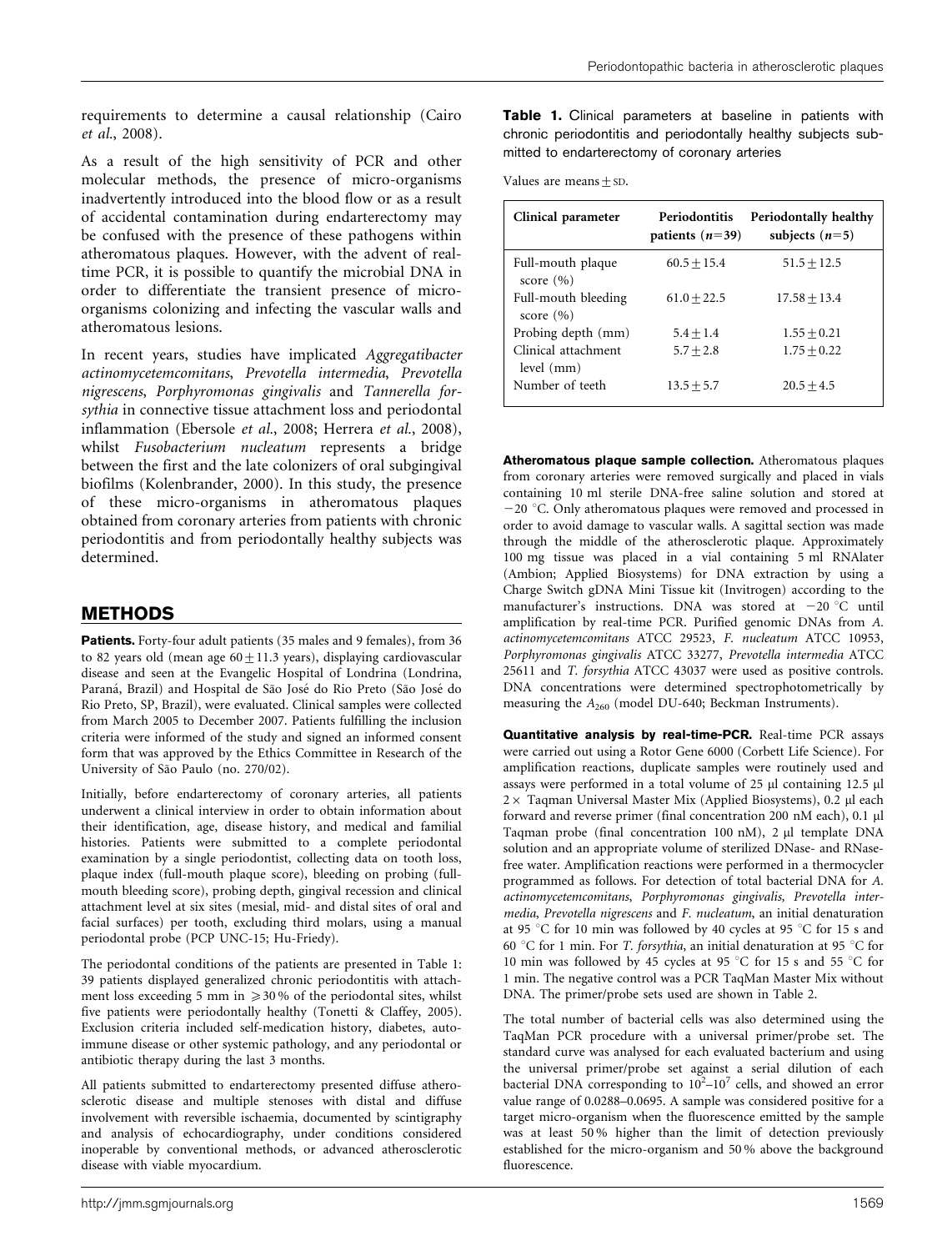| Micro-organism                          | Primer/TaqMan probe sequence $(5' \rightarrow 3')$ | Reference                  |
|-----------------------------------------|----------------------------------------------------|----------------------------|
| A. actinomycetemcomitans                |                                                    | Maeda et al. (2003)        |
| Forward                                 | <b>CTTACCTACTCTTGACATCCGAA</b>                     |                            |
| Reverse                                 | <b>ATGCAGCACCTGTCTCAAAGC</b>                       |                            |
| Probe                                   | FAM-AGAACTCAGAGATGGGTTTGTGCCTTAG-TAMRA             |                            |
| F. nucleatum-periodonticum-simiae group |                                                    | Suzuki et al. (2005)       |
| Forward                                 | CGCAGAAGGTGAAAGTCCTGTAT                            |                            |
| Reverse                                 | TGGTCCTCACTGATTCACACAGA                            |                            |
| Probe                                   | FAM-ACTTTGCTCCCAAGTAACATGGAACACGAG-TAMRA           |                            |
| Porphyromonas gingivalis                |                                                    | Nonnenmacher et al. (2004) |
| Forward                                 | TGCAACTTGCCTTACAGAGGG                              |                            |
| Reverse                                 | <b>ACTCGTATCGCCCGTTATTC</b>                        |                            |
| Probe                                   | FAM-AGCTGTAAGATAGGCATGCGTCCCATTAGCTA-TAMRA         |                            |
| Prevotella intermedia                   |                                                    | Nonnenmacher et al. (2004) |
| Forward                                 | CCACATATGGCATCTGACGTG                              |                            |
| Reverse                                 | <b>TCAATCTGCACGCTACTTGG</b>                        |                            |
| Probe                                   | FAM-ACCAAAGATTCTACGGTGGAGGATGGG-TAMRA              |                            |
| Prevotella nigrescens                   |                                                    | Kuboniwa et al. (2004)     |
| Forward                                 | CCGTTGAAAGACGGCCTAA                                |                            |
| Reverse                                 | CCCATCCCTTACCGGRA                                  |                            |
| Probe                                   | FAM-CCCGATGTGTTTCATTGACGGCATC-TAMRA                |                            |
| T. forsythia                            |                                                    | Kuboniwa et al. (2004)     |
| Forward                                 | AGCGATGGTAGCAATACCTGTC                             |                            |
| Reverse                                 | TTCGCCGGGTTATCCCTC                                 |                            |
| Probe                                   | FAM-CCTCTGTATACGCCATTGTAGCACGTGTGT-TAMRA           |                            |
| Universal                               |                                                    | Nonnenmacher et al. (2004) |
| Forward                                 | TGGAGCATGTGGTTTAATTCGA                             |                            |
| Reverse                                 | <b>TGCGGGACTTAACCCAACA</b>                         |                            |
| Probe                                   | FAM-CACGAGCTGACGACA(AG)CCATGCA-TAMRA               |                            |

fimA genotyping for Porphyromonas gingivalis. Samples of atheromatous plaques were assayed to detect fimA genotypes for Porphyromonas gingivalis. The tests were performed basically as described previously by Amano et al. (1999) and Nakagawa et al. (2000, 2002b). Table 3 lists the PCR primers used. A ubiquitous primer set that matches almost all bacterial 16S rRNA genes was used as a positive control, and Porphyromonas gingivalis species-specific primers (16S rRNA gene-specific) were used for fimA typing. All primers were custom-made by Invitrogen.

PCR amplification was performed in a volume of  $25 \mu l$  containing  $1 \times$  PCR/Mg<sup>2+</sup> buffer (Boehring Mannheim), 0.2 mM each dNTP (Pharmacia Biotech), 0.5 U Taq DNA polymerase (Invitrogen), 0.4 mM each primer pair (Invitrogen) and 10 ng template.

|  |  |  |  |  | Table 3. Primer sets used for Porphyromonas gingivalis fimA genotyping |  |  |  |
|--|--|--|--|--|------------------------------------------------------------------------|--|--|--|
|--|--|--|--|--|------------------------------------------------------------------------|--|--|--|

| Primer set                  | Sequence $(5' \rightarrow 3')$ | Amplicon size (bp) | Reference               |
|-----------------------------|--------------------------------|--------------------|-------------------------|
| P. gingivalis 16S rRNA gene | TGTAGATGACTGATGGTGAAAACC       | 197                | Amano et al. (1999)     |
|                             | ACGTCATCCCCACCTTCCTC           |                    |                         |
| Type I fimA                 | CTGTGTGTTTATGGCAAACTTC         | 392                | Amano et al. (1999)     |
|                             | AACCCCGCTCCCTGTATTCCGA         |                    |                         |
| Type Ib <i>fimA</i>         | CAGCAGAGCCAAAAACAATCG          | 271                | Nakagawa et al. (2002b) |
|                             | <b>TGTCAGATAATTAGCGTCTGC</b>   |                    |                         |
| Type II fimA                | <b>ACAACTATACTTATGACAATGG</b>  | 257                | Amano et al. (1999)     |
|                             | AACCCCGCTCCCTGTATTCCGA         |                    |                         |
| Type III fimA               | ATTACACCTACACAGGTGAGGC         | 247                | Amano et al. (1999)     |
|                             | AACCCCGCTCCCTGTATTCCGA         |                    |                         |
| Type IV fimA                | <b>CTATTCAGGTGCTATTACCCAA</b>  | 251                | Amano et al. (1999)     |
|                             | AACCCCGCTCCCTGTATTCCGA         |                    |                         |
| Type V fimA                 | AACAACAGTCTCCTTGACAGTG         | 462                | Nakagawa et al. (2002b) |
|                             | TATTGGGGGTCGAACGTTACTGTC       |                    |                         |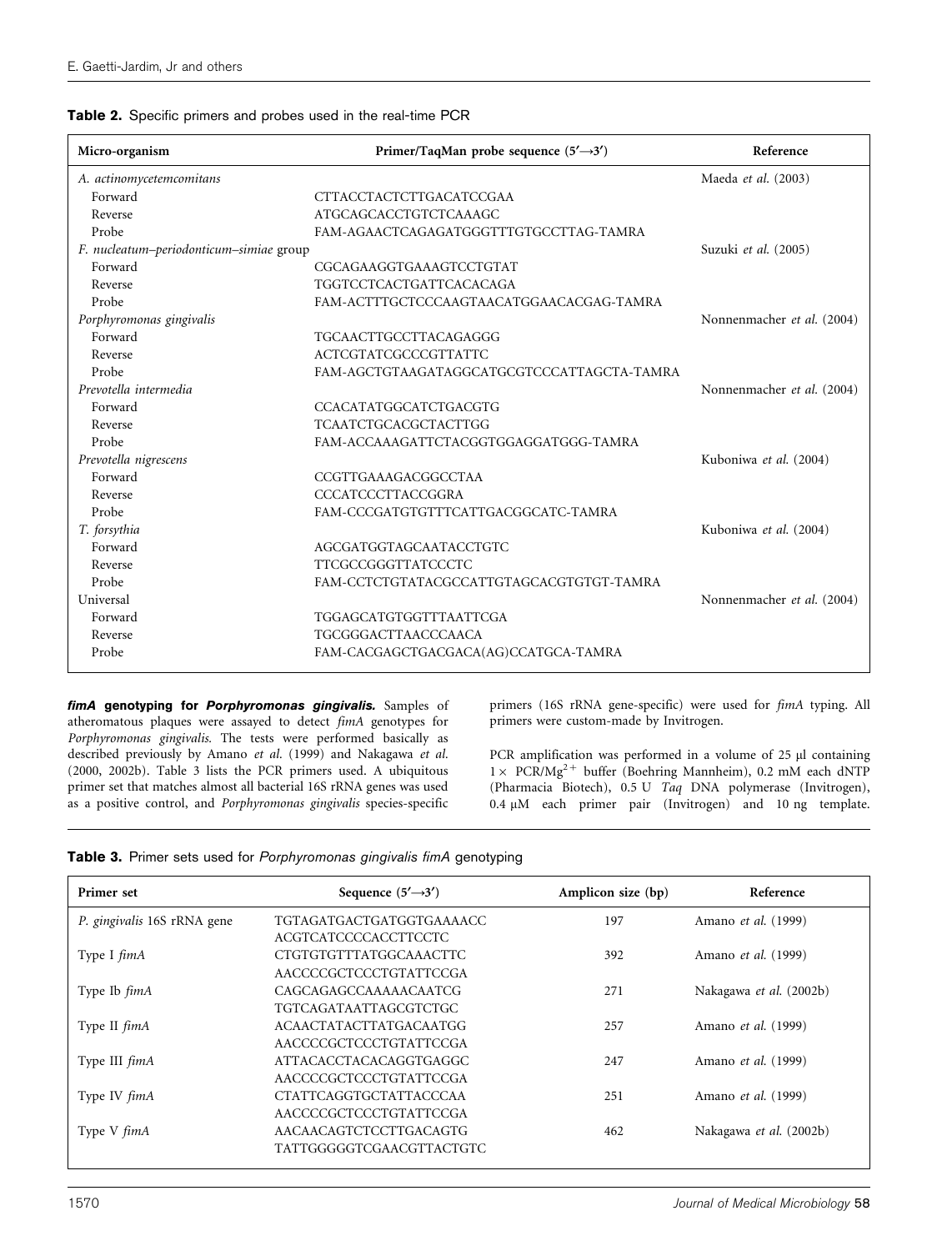Amplification was performed in a DNA thermal cycler (GeneAmp PCR System 9700; Perkin Elmer) at 94 °C for 5 min, followed by 35 cycles of 94 °C for 30 s, 58 °C for 30 s and 72 °C for 1 min, with a final extension at 72  $\mathrm{C}$  for 7 min. Amplification products were analysed by electrophoresis in 1% agarose gels in  $1 \times$  TBE buffer [1 M Tris/HCl (pH 8.4), 0.9 M boric acid, 0.01 M EDTA; Invitrogen], stained with 0.5 mg ethidium bromide  $ml^{-1}$ .

**Statistical analysis.** Mean values $+$ sD were calculated for each bacterial species and for total eubacteria. Statistical analyses were performed using the software SPSS, version 13. Differences between clinical and microbiological qualitative parameters were evaluated using a Mann–Whitney,  $\chi^2$  or Fisher's exact test. For evaluation of the quantitative microbial parameters, data obtained from patients harbouring these bacteria were also computed. A difference of P  $<$  0.05 was considered statistically significant.

#### RESULTS AND DISCUSSION

By using the universal and specific primer/probe sets, total bacterial DNA and periodontopathic bacteria DNA were detected in 94.9 and 92.3 %, respectively, of atherosclerotic samples from patients with periodontitis. DNA of the targeted periodontal bacteria represented a mean of 47.3 % of the total bacterial DNA observed in atheromas, and Porphyromonas gingivalis DNA comprised 18.8 % of the microbial DNA in these samples (Table 4), whilst fusobacteria were not detected. Bacterial DNA was found in 80 % of atheromatous plaques recovered from periodontally healthy subjects, and Porphyromonas gingivalis was the only targeted micro-organism detected in these atheroma samples from healthy subjects (20 %).

Prevotella intermedia (59.0 %), Porphyromonas gingivalis (53.8 %) and A. actinomycetemcomitans (46.2 %) were the most prevalent bacteria, followed by T. forsythia (25.6 %) and Prevotella nigrescens (17.9 %), in the atheromas from patients with periodontitis (Table 4). Moreover, in most of the samples, the presence of DNA from more than one periodontal pathogen was observed, particularly A. actino-

mycetemcomitans, Porphyromonas gingivalis and Prevotella intermedia (Table 5). The concomitant detection of two or more species was observed in 64.1 % of the clinical samples from periodontitis patients, whilst the presence of a single species was detected in 28.2 % of the samples.

The presence of these periodontopathic bacteria in atherosclerotic plaques was not related to age ( $P=0.188$ ), sex ( $P=0.633$ ), number of teeth ( $P=0.352$ ) or tobacco use  $(P=0.082)$  (all using Fisher's exact test). The presence of DNA of the targeted micro-organisms (mean $\pm$ SD) is shown in Fig. 1. In our study, Porphyromonas gingivalis was detected in the highest numbers, followed by Prevotella intermedia and A. actinomycetemcomitans. The DNA levels of T. forsythia and Prevotella nigrescens were similar  $(P=0.171)$ .

The presence of periodontopathic bacteria in atheromatous plaques from coronary arteries is associated with the concept that periodontal bacteria such as A. actinomycetemcomitans and especially Porphyromonas gingivalis are able to invade endothelial cells and induce a chronic vascular inflammation (Yuan et al., 2008). Moreover, A. actinomycetemcomitans, F. nucleatum, Porphyromonas gingivalis, Prevotella intermedia, Prevotella nigrescens and other oral anaerobes and microaerophiles can degrade immunoglobulin, preventing the action of the complement system, and can produce some toxic components such as endotoxins and exotoxins (Fives-Taylor et al., 1999; Brook, 2007). These factors may help micro-organisms to maintain their viability during bacteraemia, which occurs frequently as a result of surgical procedures, tooth brushing and other dental procedures (Dorn et al., 1999; Daly et al., 2001).

Studies have associated the presence of Porphyromonas gingivalis, A. actinomycetemcomitans, T. forsythia and Prevotella intermedia DNA in atheromatous plaques with the severity of periodontal disease, increasing with the age of the patients (Haraszthy et al., 2000; Pucar et al., 2007).

| Micro-organisms                         | Prevalence $[n (%)]$ | Total bacterial DNA $(\%)^*$ |
|-----------------------------------------|----------------------|------------------------------|
| Periodontitis patients $(n=39)$         |                      |                              |
| A. actinomycetemcomitans                | 18 (46.2)            | 11.3                         |
| Porphyromonas gingivalis                | 21(53.8)             | 18.8                         |
| Prevotella intermedia                   | 23(59.0)             | 13.2                         |
| Prevotella nigrescens                   | 7(17.9)              | 1.6                          |
| T. forsythia                            | 10(25.6)             | 2.4                          |
| F. nucleatum-periodonticum-simiae group | 0(0.0)               | 0.0                          |
| Total periodontal bacteria              | 36(92.3)             | 47.3                         |
| Total bacterial DNA                     | 37 (94.9)            | 100                          |
| Periodontally healthy subjects $(n=5)$  |                      |                              |
| Porphyromonas gingivalis                | 1(20.0)              | 7.2                          |
| Total bacterial DNA                     | 4(80.0)              | 100                          |

Table 4. Bacterial distribution in atheromatous plaques from 44 patients submitted to endarterectomy of coronary arteries

\*Mean percentage of the target bacterial DNA compared with the total DNA from samples.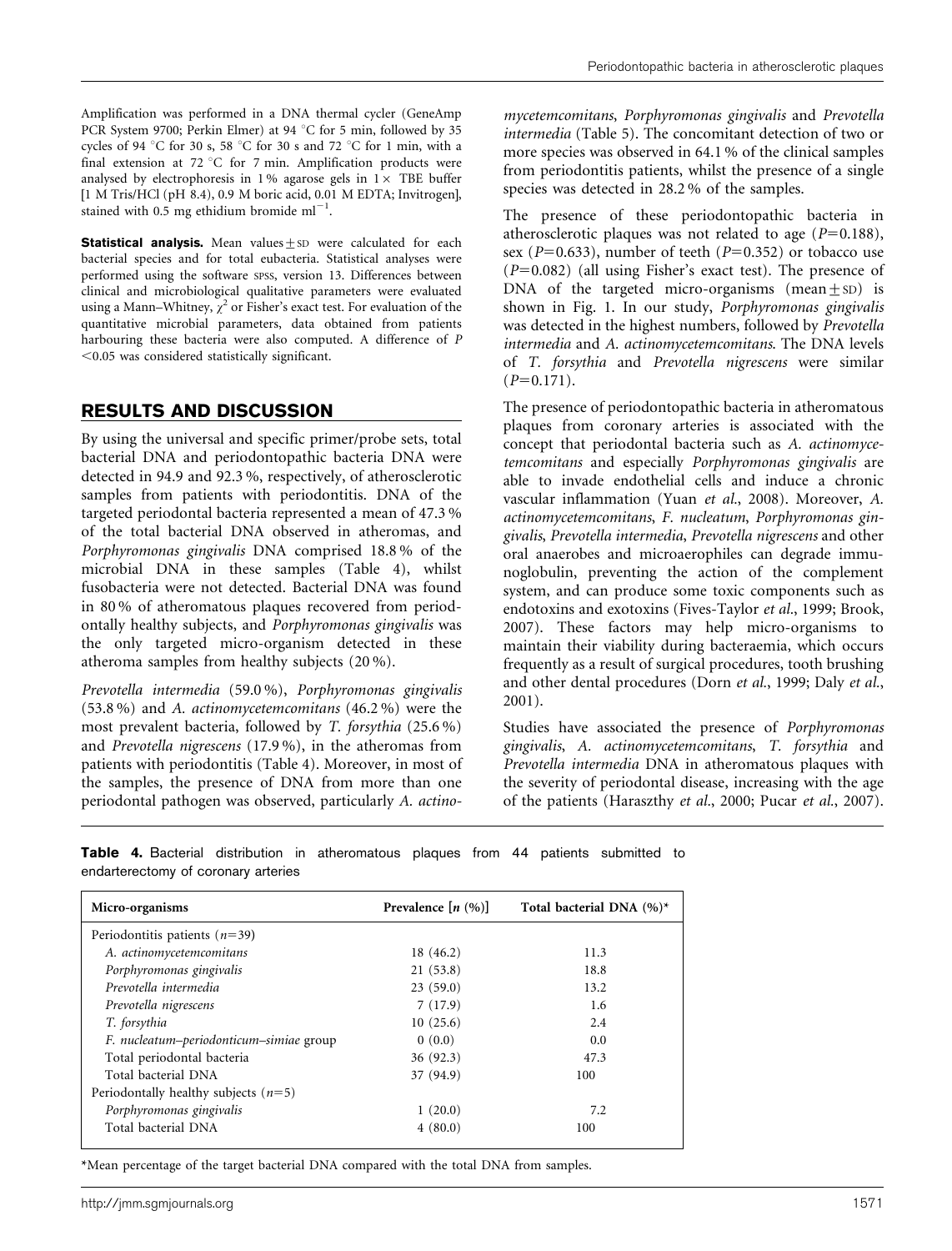| <b>Microbial combinations</b>                                                                                         | Prevalence<br>[n(96)] | % total<br>bacterial DNA* |
|-----------------------------------------------------------------------------------------------------------------------|-----------------------|---------------------------|
| Periodontitis patients $(n=39)$                                                                                       |                       |                           |
| A. actinomycetemcomitans + Porphyromonas gingivalis + Prevotella intermedia + Prevotella nigrescens + T.<br>forsythia | 2(5.1)                | 58.7                      |
| Porphyromonas gingivalis + Prevotella intermedia + Prevotella nigrescens + T. forsythia                               | 1(2.6)                | 61.0                      |
| A. actinomycetemcomitans + Porphyromonas gingivalis + Prevotella intermedia                                           | 4(10.3)               | 54.0                      |
| A. actinomycetemcomitans + Prevotella intermedia + Prevotella nigrescens                                              | 4(10.3)               | 48.6                      |
| A. actinomycetemcomitans + Porphyromonas gingivalis + T. forsythia                                                    | 2(5.1)                | 49.0                      |
| Porphyromonas gingivalis + Prevotella intermedia                                                                      | 5(12.8)               | 15.5                      |
| Prevotella intermedia + $T$ . forsythia                                                                               | 3(7.7)                | 9.3                       |
| A. actinomycetemcomitans + T. forsythia                                                                               | 2(5.1)                | 7.1                       |
| A. actinomycetemcomitans + Porphyromonas gingivalis                                                                   | 2(5.1)                | 23.0                      |
| A. actinomycetemcomitans                                                                                              | 2(5.1)                | 9.01                      |
| Prevotella intermedia                                                                                                 | 4(10.3)               | 42.1                      |
| Porphyromonas gingivalis                                                                                              | 5(12.8)               | 24.3                      |
| Periodontally healthy subjects $(n=5)$                                                                                |                       |                           |
| Porphyromonas gingivalis                                                                                              | 1(20.0)               | 7.2                       |

#### Table 5. Bacterial associations in 44 atheromatous plaques obtained from coronary arteries

\*Percentage of bacterial DNA obtained from each target species compared with the total DNA from clinical samples.

In the present study, the prevalence of bacterial DNA in atheromas was higher than that reported by Ishihara et al. (2004) and Padilla et al. (2006), but similar results were reported by Lehtiniemi et al. (2005) and Kozarov et al. (2006) using a quantitative SYBR Green PCR assay. Bacterial DNA was observed in 94.9 % of atheromas from periodontitis patients and in 80.0 % of atheromas from periodontally healthy subjects. This result is in agreement with the results of Fiehn et al. (2005) and Aimetti et al. (2007), who reported the presence of bacterial DNA in 100 and 94 %, respectively, of the atheromas analysed. Moreover, the target periodontopathic bacterial DNA evaluated here represented 47.3 % of the total bacterial DNA found in atheromatous samples from periodontitis patients and 7.2 % of the DNA detected in atheromas from periodontally healthy subjects.

Due to the sensitivity of PCR for detecting microbial DNA, doubts have been raised about sample contamination as a result of bacteraemia or handling of samples (Sanz et al., 2004). However, because of the high level of microbial DNA observed in most of the atheromatous plaques, it is



Fig. 1. Quantitative analysis (box plot) of the presence of periodontopathic bacteria in atheromas from coronary arteries of patients with chronic periodontitis.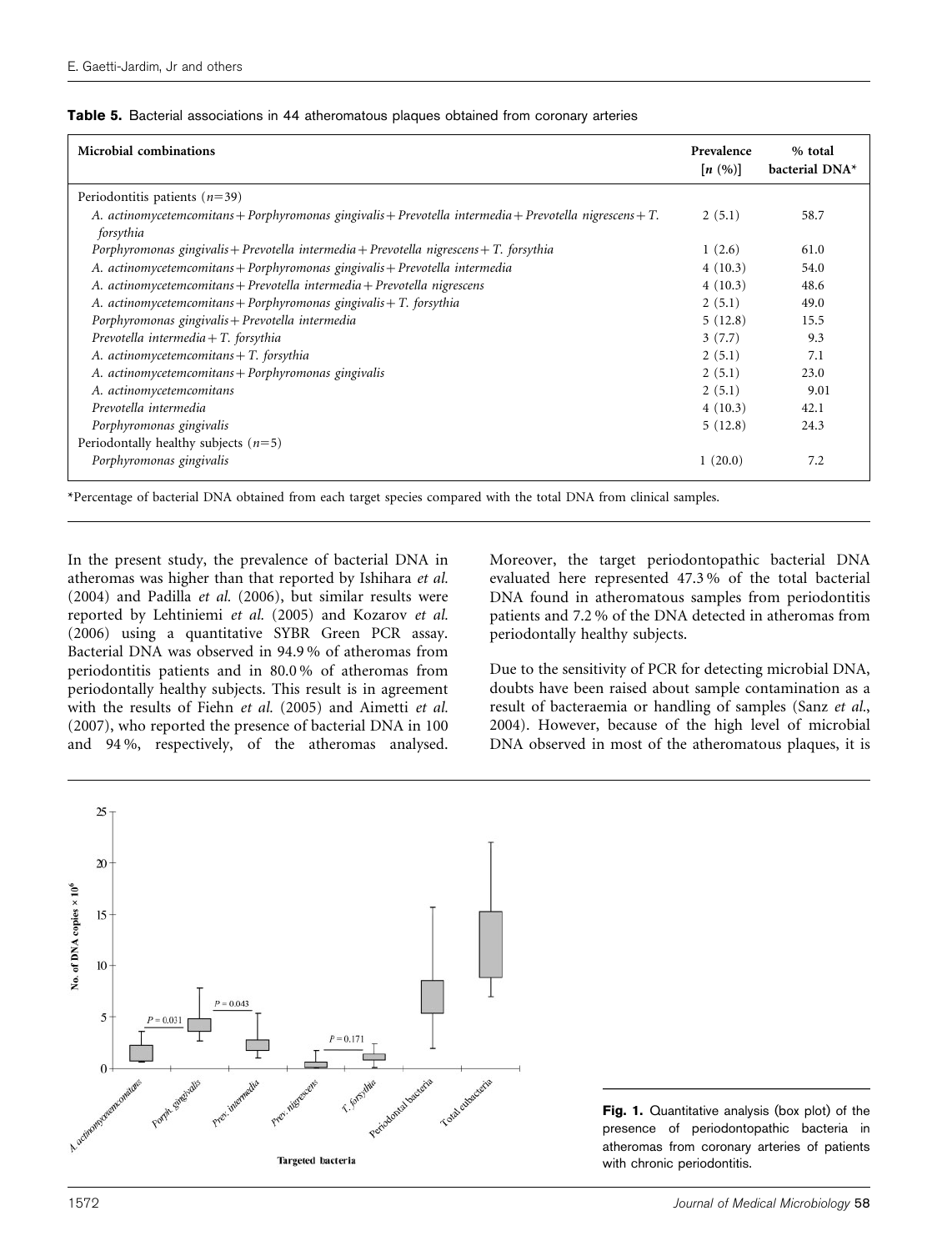unlikely that these patients suffered accidental contamination; instead, it suggests a stable and lasting microbial colonization of atheromas. It is well known that Gramnegative anaerobes can evade the immune system and that they possess proteolytic activity associated with acute and suppurative infections, particularly abscesses and cellulitis (Brook, 2008), but it has not been observed in tissue removed during endarterectomy.

The high prevalence of Porphyromonas gingivalis, Prevotella intermedia and A. actinomycetemcomitans may reflect the periodontal condition of the patients, as most of the infected atheromas were obtained from chronic periodontitis patients and these micro-organisms are highly prevalent in patients with periodontal pockets, subgingival plaque, insertion loss, periodontal bone loss and inflammation (Ebersole et al., 2008; Herrera et al., 2008).

Genotyping of the gene fimA was performed for the 21 atheromatous samples that were positive for Porphyromonas gingivalis, and this gene was detected in the atheromas from these patients. The genotype fimA II was detected in 11 (52.4 %) of the atheromatous plaques from patients with periodontitis and in only one clinical sample obtained from a periodontally healthy subject, whereas fimA IV was detected in six (28.6 %) of the atheromas. Interestingly, genotype fimA V, which is considered to be relatively rare in patients with chronic periodontitis (Nakagawa et al., 2002b; Miura et al., 2005; Enersen et al., 2008), was observed in four (19.0 %) of the atheromatous plaques. In addition, a recent study suggested the involvement of genotypes fimA II and fimA IV in the initiation and progression of cardiovascular diseases (Nakano et al., 2008). Moreover, both fimA genotypes also represent those most commonly observed in periodontitis (Miura et al., 2005; Zhao et al., 2007; Enersen et al., 2008). Theoretically, the genotypes of the fimA gene show different responses to bacterial virulence and to periodontal treatment. As Porphyromonas gingivalis genotype fimA II shows an increased capacity to adhere to and invade human epithelial cells (Nakagawa et al., 2002a) and to colonize the gingival crevice (van der Ploeg et al., 2004), the significant occurrence of this genotype in atheromatous plaques may reflect these differences in virulence, although this hypothesis remains to be evaluated.

The predominance of these three micro-organisms in the clinical samples may be due to their ability to persist in vascular tissue in which latent intracellular bacteria are transformed to a viable state (Li et al., 2008). In addition, periodontal patients harbouring Porphyromonas gingivalis have shown higher levels of lipids, low-density lipoprotein and total cholesterol in the bloodstream, which seem to be associated with the development of atheromatous plaques (Cutler et al., 1999; Cairo et al., 2008).

The development of atheromas induces fibrosis, as well as cholesterol and lipoprotein deposition, producing a reduced redox potential suitable for the development of anaerobic bacteria such as Porphyromonas gingivalis, T.

forsythia and Prevotella intermedia, which are considered to be the most prevalent oral pathogens in atherosclerotic plaques (Fiehn et al., 2005). On the other hand, the high prevalence of Gram-negative oral bacteria in atherosclerotic tissues may induce the secretion of several cytokines associated with the development of cardiovascular diseases by their LPS (Fiehn et al., 2005).

Studies in elderly patients with chronic periodontitis have shown high detection rates of periodontopathic bacteria in atheromatous plaques; in contrast, in young patients, these bacteria are rarely present (Kozarov et al., 2006). The difference observed in the literature on the detection of periodontopathic bacteria from atherosclerotic plaques may be explained by the methodologies employed, periodontal status, bacterial biofilm composition, socioeconomic and educational levels, and the ethnic characteristics of the populations examined (Fiehn et al., 2005).

It is important to note that the presence of DNA from more than one periodontal species in atheromas may be relevant in the progression of atherosclerosis, as immunological data support the suggestion that association of three or more different micro-organisms is epidemiologically implicated in the pathogenesis of atherosclerosis and may lead to myocardial infarction (Haheim et al., 2008). Our results suggest that microbial infections in the coronary arteries are essentially mixed, as 64.1 % of the clinical samples from periodontitis patients showed the presence of at least two different periodontopathic bacteria in the atherosclerotic samples.

As most infections associated with oral micro-organisms are mixed, with different species establishing ecological relationships with each other and with the host, it is possible that the mixed contamination detected in 64.1 % of atheromatous plaques from patients with periodontitis may reflect the complex ecological interactions that these organisms maintain in the oral cavity (Kolenbrander, 2000; Brook, 2007).

On the other hand, asymptomatic bacteraemia produced by periodontopathic bacteria may accelerate the progression of atheromatous plaques (Ishihara et al., 2004). Thus, taken together with our results, this suggests that periodontal disease-associated or non-associated bacteria reach the bloodstream, playing a direct or indirect role in the pathogenesis of cardiovascular diseases. The results shown here reinforce the importance of periodontal bacteria as a possible contributing factor in the development of cardiovascular diseases. Knowledge of the micro-organisms present in atheromas from patients with chronic periodontitis is relevant in the prevention and treatment of cardiovascular infections that appear to be produced, in part, by these oral periodontopathic bacteria.

### ACKNOWLEDGEMENTS

This study was supported by grants from the Fundação do Amparo à Pesquisa do Estado de São Paulo (FAPESP) Proc. No. 04/03199-3 and 07/51016-3.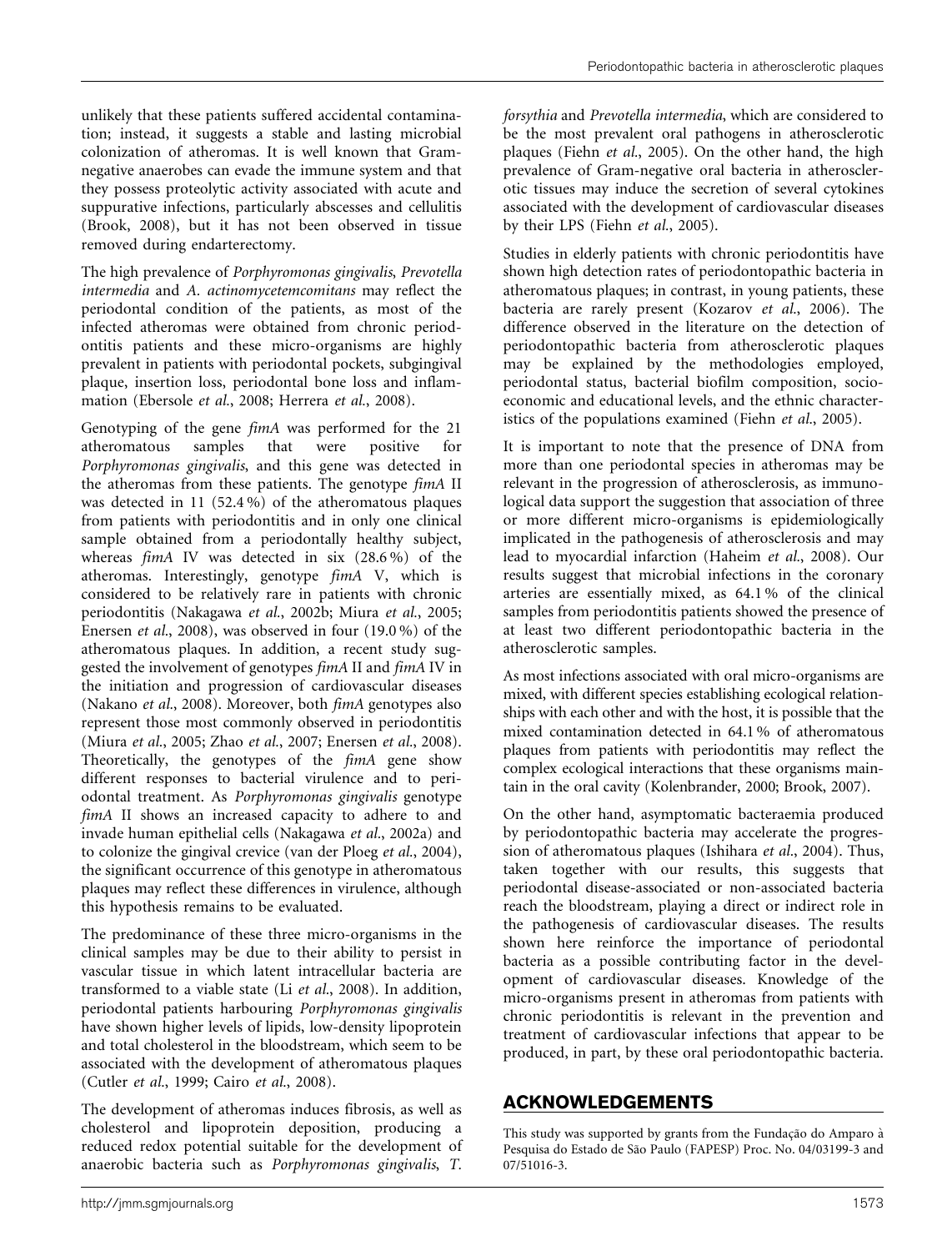#### REFERENCES

Aimetti, M., Romano, F. & Nessi, F. (2007). Microbiologic analysis of periodontal pockets and carotid atheromatous plaques in advanced chronic periodontitis patients. J Periodontol 78, 1718–1723.

Amano, A., Nakagawa, I., Kataoka, K., Morisaki, I. & Hamada, S. (1999). Distribution of Porphyromonas gingivalis strains with fimA genotypes in periodontitis patients. J Clin Microbiol 37, 1426–1430.

Brook, I. (2007). The role of anaerobic bacteria in upper respiratory tract and other head and neck infections. Curr Infect Dis Rep 9, 208– 217.

Brook, I. (2008). Microbiology and management of joint and bone infections due to anaerobic bacteria. J Orthop Sci 13, 160–169.

Cairo, F., Castellani, S., Gori, A. M., Nieri, M., Baldelli, G., Abbate, R. & Pini-Prato, G. P. (2008). Severe periodontitis in young adults is associated with sub-clinical atherosclerosis. J Clin Periodontol 35, 465– 472.

Cutler, C. W., Shinedling, E. A., Nunn, M., Jotwani, R., Kim, B. O., Nares, S. & Iacopino, A. M. (1999). Association between periodontitis and hyperlipidemia: cause or effect? J Periodontol 70, 1429–1434.

Daly, C. G., Mitchell, D. H., Highfield, J. E., Grossberg, D. E. & Stewart, D. (2001). Bacteremia due to periodontal probing: a clinical and microbiological investigation. J Periodontol 72, 210–214.

Dorn, B. R., Dunn, W. A., Jr & Progulske-Fox, A. (1999). The invasion of human coronary artery cells by periodontal pathogens. Infect Immun 67, 5792–5798.

Ebersole, J. L., Holt, S. C., Hansard, R. & Novak, M. J. (2008). Microbiologic and immunologic characteristics of periodontal disease in hispanic Americans with type 2 diabetes. J Periodontol 79, 637–646.

Enersen, M., Olsen, I., Kvalheim, O. & Caugant, D. A. (2008). fimA genotypes and multilocus sequence types of Porphyromonas gingivalis from patients with periodontitis. J Clin Microbiol 46, 31-42.

Fiehn, N.-E., Larsen, T., Christiansen, N., Holmstrup, P. & Schroeder, T. V. (2005). Identification of periodontal pathogens in atherosclerotic vessels. J Periodontol 76, 731–736.

Fives-Taylor, P. M., Meyer, D. H., Mintz, K. P. & Brissette, C. (1999). Virulence factors of Actinobacillus actinomycetemcomitans. Periodontol 2000 20, 136–167.

Haheim, L. L., Olsen, I., Nafstad, P., Schwarze, P. & Ronningen, K. S. (2008). Antibody levels to single bacteria or in combination evaluated against myocardial infarction. J Clin Periodontol 35, 473–478.

Haraszthy, V. I., Zambon, J. J., Trevisan, M., Zeid, M. & Genco, J. R. (2000). Identification of periodontal pathogens in atheromatous plaques. J Periodontol 71, 1554–1560.

Herrera, D., Contreras, A., Gamonal, J., Oteo, A., Jaramillo, A., Silva, N., Sanz, M., Botero, J. E. & León, R. (2008). Subgingival microbial profiles in chronic periodontitis patients from Chile, Colombia and Spain. J Clin Periodontol 35, 106–113.

Ishihara, K., Nabuchi, A., Ito, R., Miyachi, K., Kuramitsu, H. K. & Okuda, K. (2004). Correlation between detection rates of periodontopathic bacterial DNA in coronary stenotic artery plaque and in dental plaque samples. J Clin Microbiol 42, 1313–1315.

Johansson, C. S., Richter, A., Lundström, A., Thorstensson, H. & Ravald, N. (2008). Periodontal conditions in patients with coronary heart disease: a case–control study. J Clin Periodontol 35, 199–205.

Kolenbrander, P. E. (2000). Oral microbial communities: biofilms, interactions, and genetic systems. Annu Rev Microbiol 54, 413–437.

Kozarov, E., Sweier, D., Shelburne, C., Progulske-Fox, A. & Lopatin, D. (2006). Detection of bacterial DNA in atheromatous plaques by quantitative PCR. Microbes Infect 8, 687–693.

Kuboniwa, M., Amano, A., Kimura, K. R., Sekine, S., Kato, S., Yamamoto, Y., Okahashi, N., Iida, T. & Shizukuishi, S. (2004). Quantitative detection of periodontal pathogens using real-time polymerase chain reaction with TaqMan probes. Oral Microbiol Immunol 19, 168–176.

Lehtiniemi, J., Karhunen, P. J., Goebeler, S., Nikkari, S. & Nikkari, S. T. (2005). Identification of different bacterial DNAs in human coronary arteries. Eur J Clin Invest 35, 13–16.

Li, X., Kolltveit, K. M., Tronstad, L. & Olsen, I. (2000). Systemic diseases caused by oral infection. Clin Microbiol Rev 13, 547–558.

Li, L., Michel, R., Cohen, J., DeCarl, A. & Kozarov, E. (2008). Intracellular survival and vascular cell-to-cell transmission of Porphyromonas gingivalis. BMC Microbiol 8, 26–37.

Libby, P., Ridker, P. M. & Maseri, A. (2002). Inflammation and atherosclerosis. Circulation 105, 1135–1143.

Maeda, H., Fujimoto, C., Haruki, Y., Maeda, T., Kokeguchi, S., Petelin, M., Arai, H., Tanimoto, I., Nishimura, F. & Takashiba, S. (2003). Quantitative real-time PCR using TaqMan and SYBR Green for Actinobacillus actinomycetemcomitans, Porphyromonas gingivalis, Prevotella intermedia, tetQ gene and total bacteria. FEMS Immunol Med Microbiol 39, 81–86.

Miura, M., Hamachi, T., Fujise, O. & Maeda, K. (2005). The prevalence and pathogenic differences of Porphyromonas gingivalis fimA genotypes in patients with aggressive periodontitis. J Periodontal Res 40, 147–152.

Nakagawa, I., Amano, A., Kimura, R. K., Nakamura, T., Kawabata, S. & Hamada, S. (2000). Distribution and molecular characterization of Porphyromonas gingivalis carrying a new type of fimA gene. J Clin Microbiol 38, 1909–1914.

Nakagawa, I., Amano, A., Kuboniwa, M., Nakamura, T., Kawabata, S. & Hamada, S. (2002a). Functional differences among fimA variants of Porphyromonas gingivalis and their effects on adhesion to and invasion of human epithelial cells. Infect Immun 70, 277–285.

Nakagawa, I., Amano, A., Ohara-Nemoto, Y., Endoh, N., Morisaki, I., Kimura, S., Kawabata, S. & Hamada, S. (2002b). Identification of a new variant of fimA gene of Porphyromonas gingivalis and its distribution in adults and disabled populations with periodontitis. J Periodontal Res 37, 425–432.

Nakano, K., Inaba, H., Nomura, R., Nemoto, H., Takeuchi, H., Yoshioka, H., Toda, K., Taniguchi, K., Amano, A. & Ooshima, T. (2008). Distribution of Porphyromonas gingivalis fimA genotypes in cardiovascular specimens from Japanese patients. Oral Microbiol Immunol 23, 170–172.

Nonnenmacher, C., Dalpke, A., Mutters, R. & Heeg, K. (2004). Quantitative detection of periodontopathogens by real-time PCR. J Microbiol Methods 59, 117–125.

Padilla, C., Lobs, O., Hubert, E., González, C., Matus, S., Pereira, M., Hasbun, S. & Descouvieres, C. (2006). Periodontal pathogens in atheromatous plaques isolated from patients with chronic periodontitis. J Periodontal Res 41, 350–353.

Pucar, A., Milasin, J., Lekovic, V., Vukadinovic, M., Ristic, M., Putnik, S. & Kenney, E. B. (2007). Correlation between atherosclerosis and periodontal putative pathogenic bacterial infections in coronary and internal mammary arteries. J Periodontol 78, 677–682.

Sanz, M., Lau, L., Herrera, D., Morillo, J. M. & Silva, A. (2004). Methods of detection of Actinobacillus actinomycetemcomitans, Porphyromonas gingivalis and Tannerella forsythensis in periodontal microbiology, with special emphasis on advanced molecular techniques: a review. J Clin Periodontol 31, 1034–1047.

Sharma, A., Novak, E. K., Sojar, H. T., Swank, R. T., Kuramitsu, H. K. & Genco, R. J. (2000). Porphyromonas gingivalis platelet aggregation